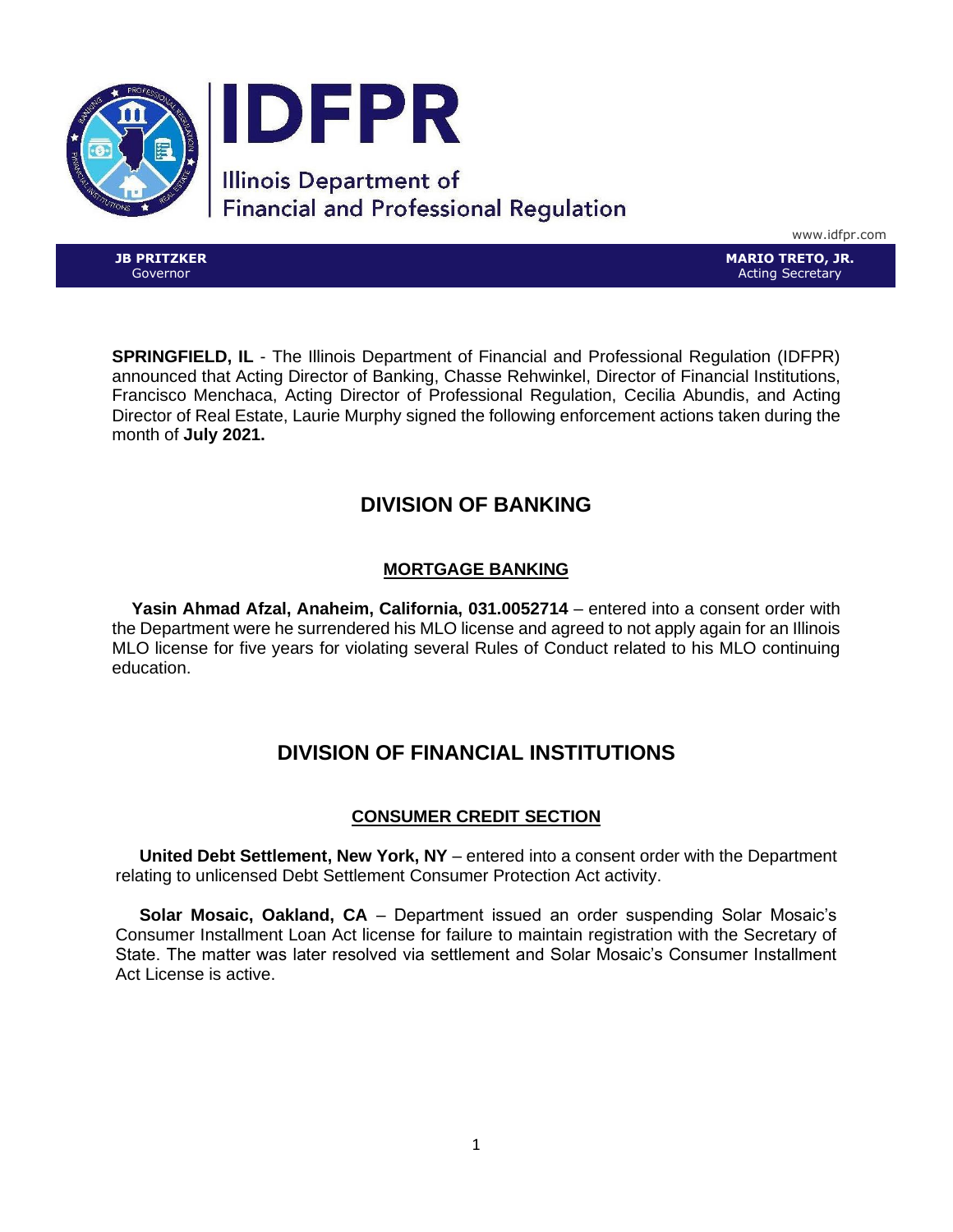## **DIVISION OF PROFESSIONAL REGULATION**

#### **UNLICENSED**

 **Aun Point Security Corporation, Chicago, unlicensed** - ordered to cease and desist the unlicensed practice as a private security agency and **Shawn Travis, Chicago, unlicensed**, ordered to cease and desist the unlicensed practice as a permanent employee registration card.

## **BARBER, COSMETOLOGY, ESTHETICS, HAIR BRAIDING & NAIL TECHNOLOGY**

 **Rosa Gordillo, Chicago, 011219562** - cosmetology license placed in refuse to renew status based on unprofessional conduct and unlicensed practice of cosmetology.

 **Hua Huong, Chicago, 011324544** - cosmetology license issued with reprimand and fined \$500 based on violation of the Act.

 **Lee Nails Spa, Forest Park, 189013826** - salon/shop license placed in refuse to renew status based on violation of sanitation requirements, aiding and assisting unlicensed practice of nail technology, and unprofessional conduct.

 **Stack's Academy of Beauty, North Chicago, 013000836** - cosmetology school license reprimanded after submitted inconsistent transcripts for a cosmetology teacher refresher course.

 **Cuixia Xiao, Chicago, 011324542** - cosmetology license issued with reprimand and fined \$500 due to unlicensed practice of cosmetology.

## **CEMETERY OVERSIGHT**

 **Glen Oak Cemetery Company, Hillside, 250000060** - cemetery authority license reprimanded and fined \$2,500 for failure to notify appropriate party that a grave marker placement needed to be corrected.

## **PRIVATE DETECTIVE, PRIVATE ALARM, PRIVATE SECURITY & LOCKSMITH BOARD**

 **Alliance Systems Group Inc., Burr Ridge, 127001495** - private alarm contractor agency license placed in refuse to renew status due to performing alarm inspection services on an inoperable and non-renewed license.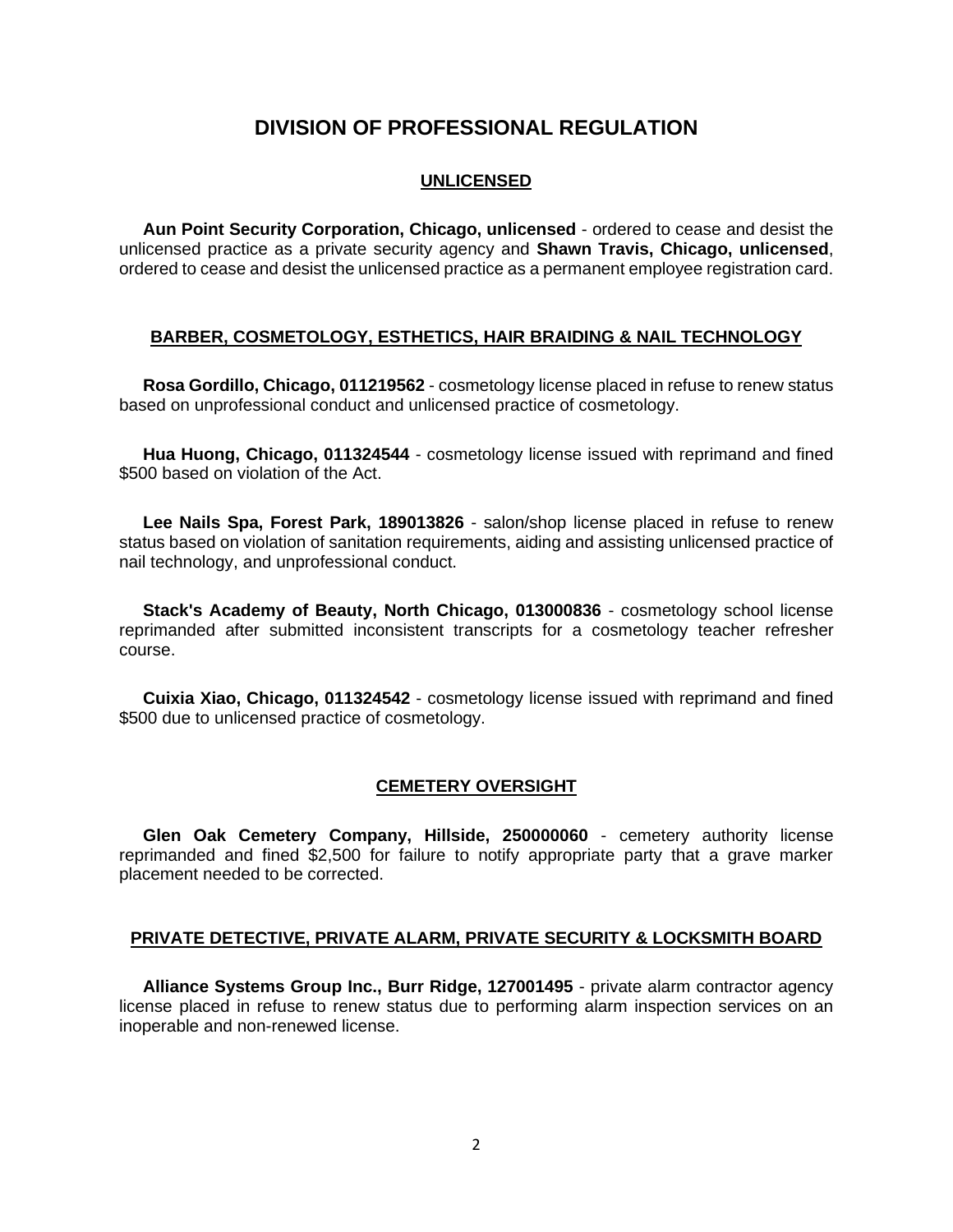**Kyle Campbell, Arlington Heights, 129463409** - permanent employee registration card issued and placed on non-reporting indefinite probation for a minimum of one year due to violation of the Act.

 **LaDale Carter, Chicago, 129329610** - permanent employee registration card restored to a two-year non-reporting probation.

 **Steven Etnire, Charleston, 129402028** - permanent employee registration card placed in refuse to renew status following a conviction for Class A Misdemeanor Violate Protection Order in Coles County, Illinois, and for failing to report his arrest and conviction to the Department within 30 days.

 **Karrar Hadi, Chicago, 129432002** - permanent employee registration card placed on twoyear non-reporting probation due to having received a criminal conviction in Cook County, Illinois, case number 20CF00541201 and failing to disclose that arrest and conviction to the Department within 30 days.

 **Deron Holmes, Chicago, 129361312** - permanent employee registration card placed on two-year non-reporting probation due to being convicted of Class 4 Felony Driving Revoked/Suspended/DUI/SSS/2nd in Cook County, Illinois.

 **Armond Jackson, Chicago, 129321731** - permanent employee registration card placed on two-year non-reporting probation due to being convicted of Class A Misdemeanor Reckless Conduct in Cook County, Illinois, case number 20CF00779601 and failing to disclose that arrest and conviction to the Department within 30 days.

 **Gregory James, Chicago, 129411752** - permanent employee registration card restored from suspension to a two-year non-reporting probation.

 **Deshawn Jones, Dolton, 129431075** - permanent employee registration card indefinitely suspended due to being convicted of Class Z Felony Attempt to Manufacture/Deliver Cannabis more than 500 grams in Will County, Illinois, case number 18CF000055 and failing to disclose that arrest and conviction to the Department within 30 days.

 **Steven Motley, Davenport, IA, 129405695** - permanent employee registration card placed in refuse to renew status for failing to report a Class C Felony conviction to the Department within 30 days.

 **Anthony Phillips, Chicago, 129427861** - permanent employee registration card placed in refuse to renew status due to failure to inform the Department of past arrests.

 **Sara Stutzman, Prophetstown, 129463454** - permanent employee registration card issued and placed on a one-year non-reporting probation due to violation of the Act.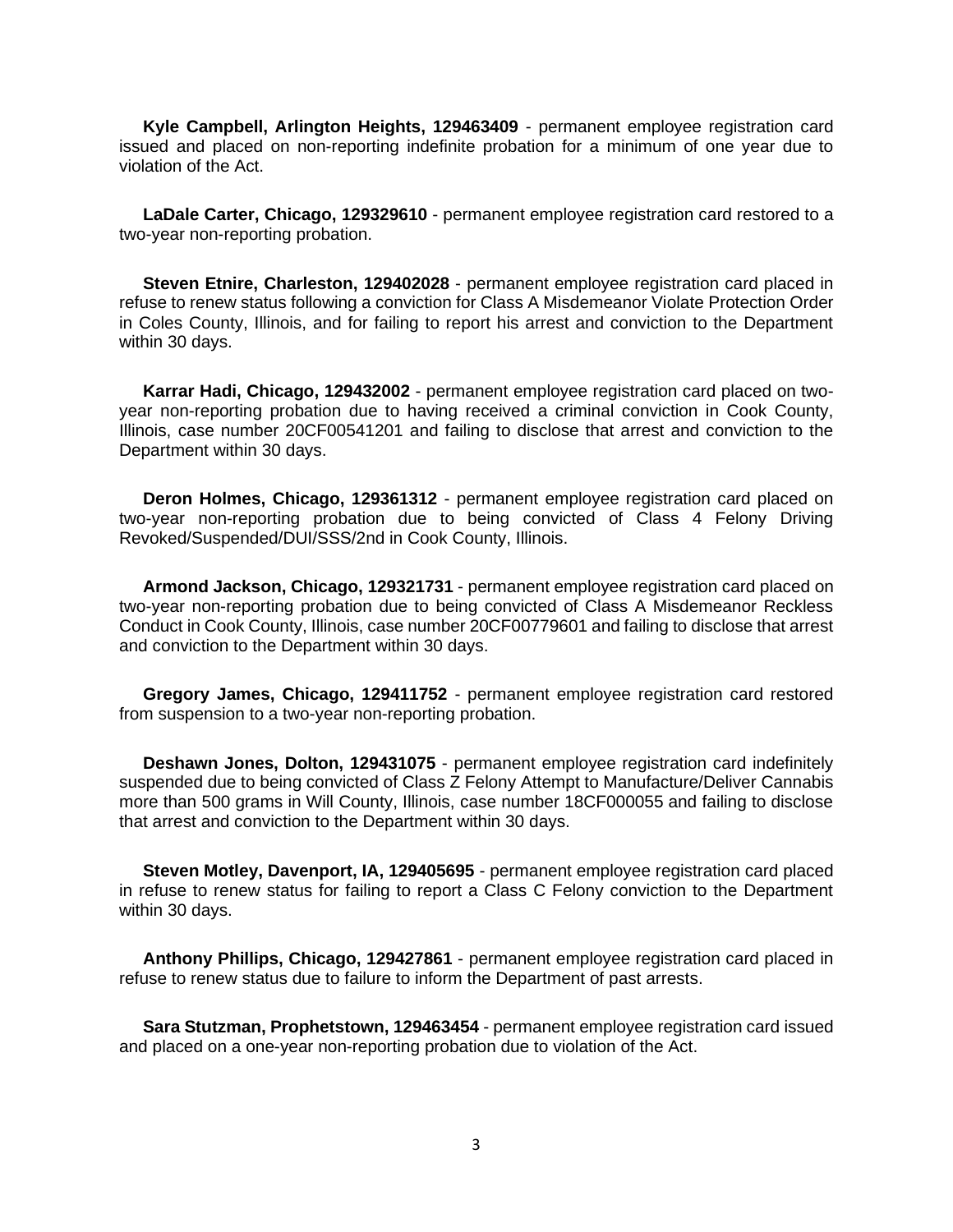**Jonah Vetter, Springfield, 129289276** - permanent employee registration card placed in refuse to renew status for sending a vulgar text message to a client on or about July 23, 2019.

 **Kendra Winters, Chicago, 129463452** - permanent employee registration card placed on a one-year non-reporting probation due to a violation of the Act.

#### **IL ROOFING CONTRACTOR**

 **Jeff French, Carmi, 104016132** - roofing contractor license indefinitely suspended for a minimum of three years based on substandard work and incomplete work.

## **MASSAGE THERAPIST**

 **Longmei Zhou, Chicago, 227022231** - massage therapy license issued and placed on a one-year non-reporting probation as the result of pleading guilty to a criminal misdemeanor charge for the unlicensed practice of massage therapy.

#### **MEDICAL**

 **Kolleen Burnett, Keokuk, IA, 036105825** - physician and surgeon license restored with reprimand due to an adverse action taken against her Iowa medical license in 2018.

 **Eliza Diaconescu, Lake Forest, 036084312** - physician and surgeon license indefinitely suspended for a minimum of 12 months due to a violation of the Department's probation.

 **Carolyn Parma, Pleasanton, CA, 036141240** - physician and surgeon license restored with reprimand due to an adverse action taken by the state of California.

 **Sanford Weissbuch, Chicago, 125079143** - temporary medical permit issued and placed on indefinite probation with conditions due to an adverse action taken by the state of California.

#### **NURSING**

 **Brian Butuyan, Pearland, TX, 041261012** - registered professional nurse license place in refuse to renew status due to a sister-state discipline.

 **Joe Dunlap, Belleville, 043083777** - practical nurse license automatically, indefinitely suspended for a minimum of 12 months due to respondent's violation of probation for failing to file quarterly reports with the Department.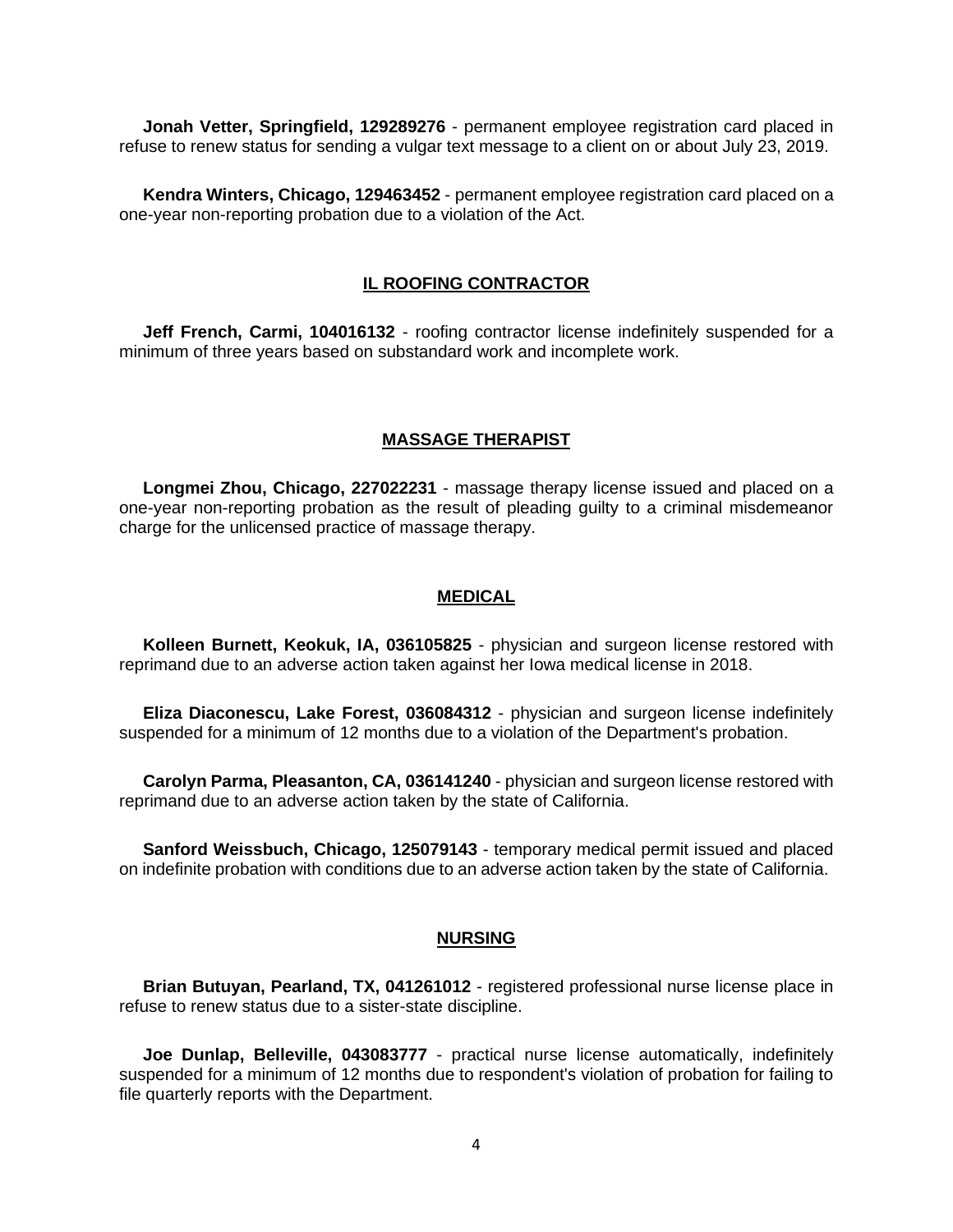**Ashley Elix, Irving, TX, 041513112** - registered professional nurse license issued with reprimand due to sister-state discipline.

 **Lisa Englebrecht, Rockford, 041291906** - registered professional nurse license place in refuse to renew status due to a sister-state discipline.

 **Lori Haarmann, Chicago, 041437968** - registered professional nurse license place in refuse to renew status due to excess or habitual use of alcohol, narcotics, or stimulants that could result in respondent's ability to practice with reasonable judgement, skill, or safety.

 **Rebecca Haire, Louisville, KY, 041185946** - registered professional nurse license placed in refuse to renew status due to a sister-state discipline.

 **Kimberly Hedger, Antioch, 041293156** - registered professional nurse license restored from suspension to indefinite probation for minimum of two years.

 **Colette Hurley, Oak Forest, 041378056** - registered professional nurse license reprimanded and must complete CE due to unprofessional conduct after the respondent, on her day off, while dressed in scrubs, accessed the Omnicell in the ICU at the University of Chicago Hospital.

 **Timothy Jackson, Gary, IN, 041473407** - registered professional nurse license temporarily suspended due to a violation of a Chaperone Order based on his criminal charges of a forcible felony.

 **Richard Kuklinski, Belleville, 041269931** - registered professional nurse license place under a Chaperone Order as a result of being charged with a felony aggravated criminal sexual assault involving a patient.

 **Ashley Las, Kincaid, 041478567** - registered professional nurse license place on indefinite probation for a minimum of five years due to a criminal conviction, unprofessional conduct, and diversion of a controlled substance.

 **Jody Mains, Batavia, 041312888** - registered professional nurse license placed in refuse to renew status due to a sister-state discipline.

 **Robert Russell, Chicago, 043086360** - practical nurse license placed in refuse to renew status due to respondent's violation of the terms of his probation, namely that he did not submit quarterly reports.

 **John Schmitt, Creve Coeur, MO, 041460135** - registered professional nurse license placed in refuse to renew status due to a sister-state discipline.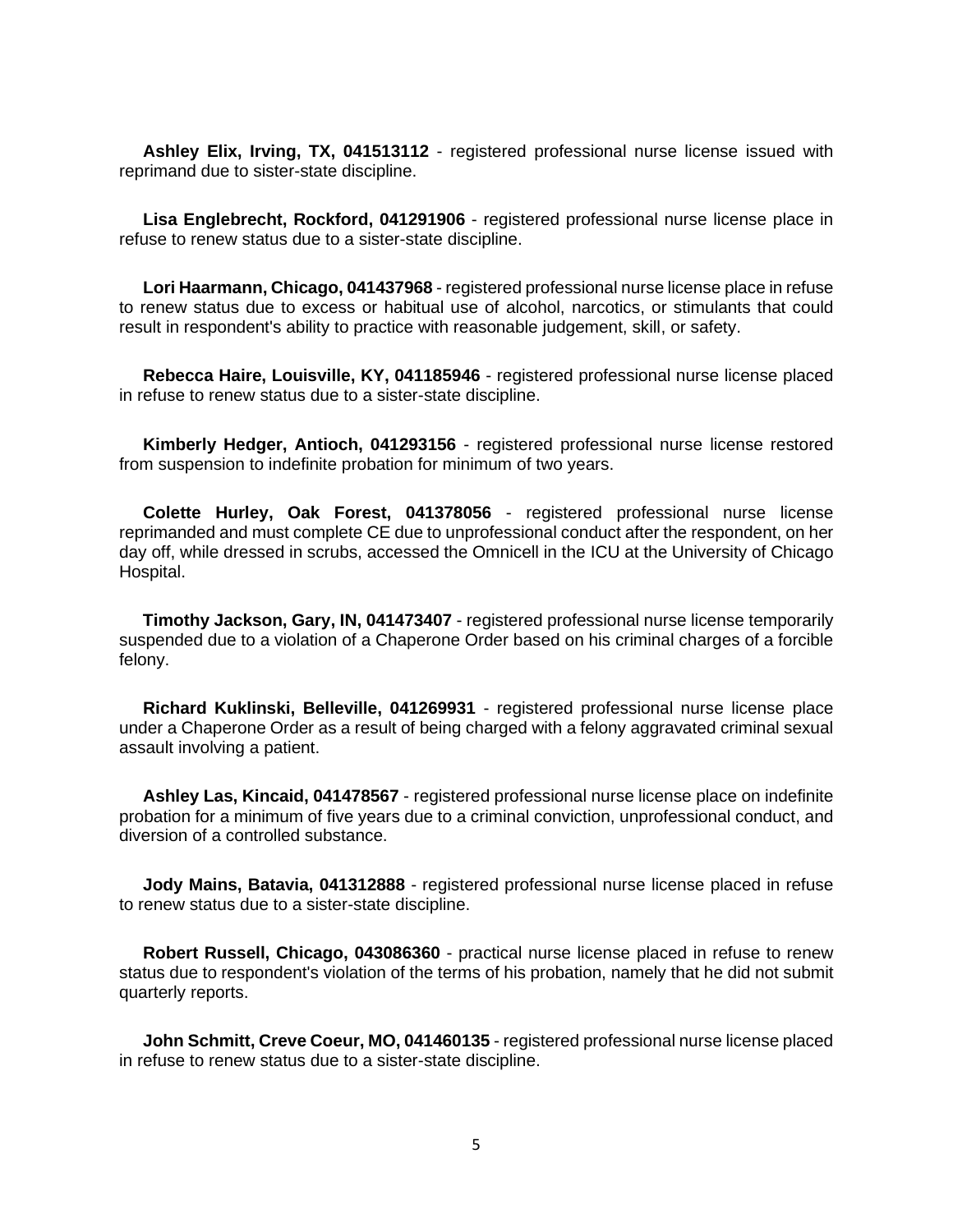**Jessica Smith, Westville, 043117373** - practical nurse license place in refuse to renew status due to unprofessional conduct.

 **Thomas Watts, Crystal Lake, 041428148** - registered professional nurse license and advanced practice nurse license, **209018870** temporarily suspended due to a violation of a Chaperone Order based on his criminal charges of a forcible felony.

**Shannon Wright, Decatur, 041315595** - registered professional nurse license placed on refuse to renew status due to habitual use and a violation of probation.

## **PHARMACY**

 **Central Drugs, La Habra, CA, 054018330** - pharmacy license placed on indefinite probation and fined \$2,500 due to a sister-state discipline in the state of California.

 **James ODoherty, Arlington Heights, 049246805** - pharmacy technician license placed in refuse to renew status due to unprofessional conduct.

 **Adam Sharkey, Chicago, 049240082** - pharmacy technician license placed in refuse to renew status due to unprofessional conduct.

## **PUBLIC ACCOUNTANT**

 **John Kovak, Plainfield, 065022108** - certified public accountant license placed in refuse to renew status as a result of being convicted of a criminal felony for Bank Fraud on July 29, 2014.

#### **RESPIRATORY CARE PRACTITIONER**

 **Misty Ball, Kahoka, MO, 194011801** - respiratory care practitioner license issued with reprimand due to a violation of the Illinois Respiratory Care Act.

## **DIVISION OF REAL ESTATE**

#### **UNLICENSED**

 **Gary Bisha, Houston TX and My Castle Realty, Houston TX** - ordered to cease and desist and imposed a \$1,500 civil penalty jointly and severally between Gary Bisha and My Castle Realty for unlicensed practice of Real Estate in the State of Illinois.